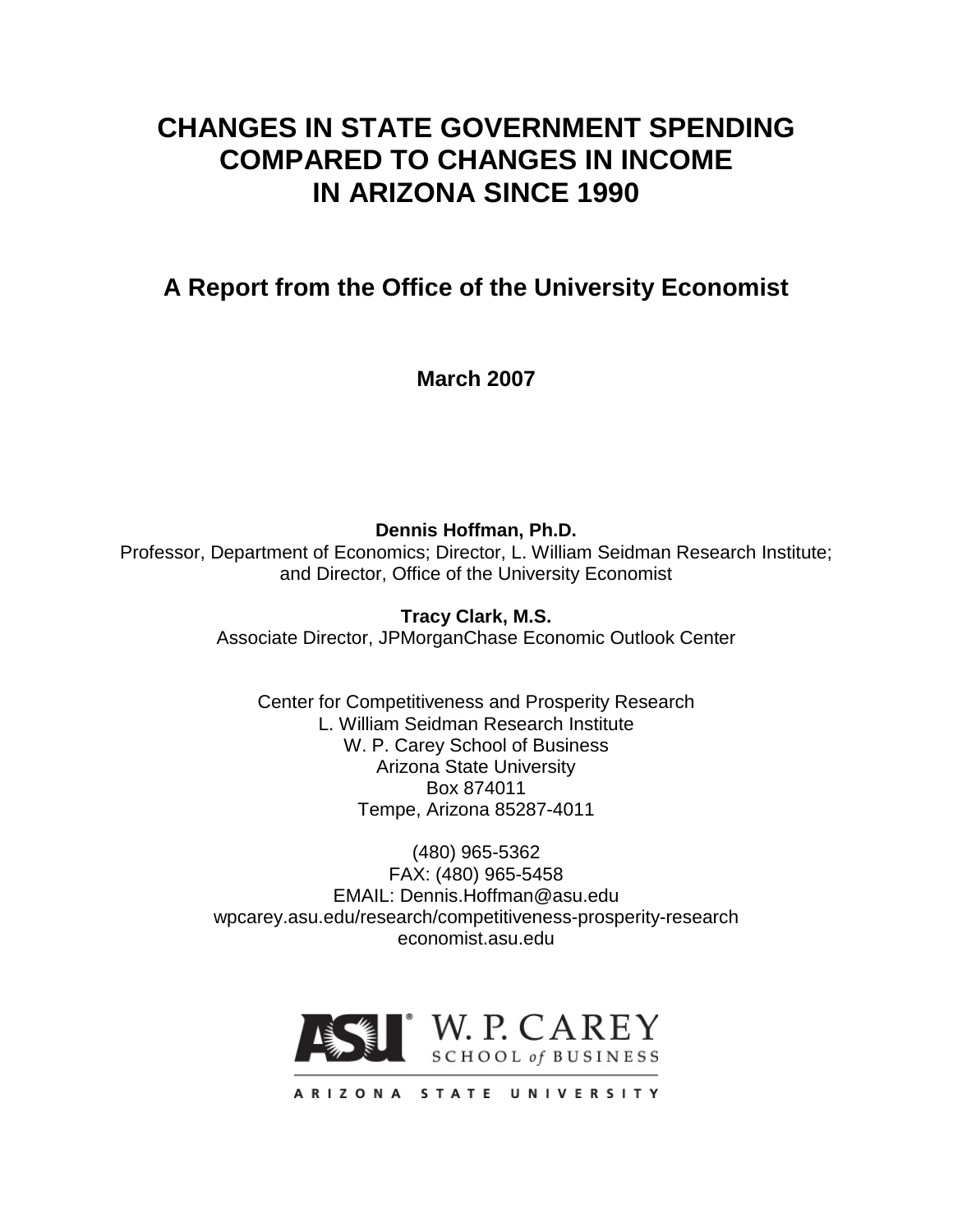# **LIST OF TABLES**

| 1. Measures of State Government Expenditures and Income, Arizona                                               | 2 |
|----------------------------------------------------------------------------------------------------------------|---|
| 2. State Government Expenditures as a Percentage of Personal Income, Arizona                                   | 4 |
| 3. State Government Expenditures as a Percentage of Resident Federal Adjusted Gross<br>Income, Arizona         | 5 |
| 4. State Government Expenditures as a Percentage of Total Federal Adjusted Gross Income,<br>Arizona            | 6 |
| 5. Arizona State Government Expenditures as a Percentage of Federal Adjusted Gross Income<br>Earned In Arizona | 7 |

# **LIST OF CHARTS**

| 1. Arizona Total State Government General Fund Expenditures as a Percentage of Personal | 8 |
|-----------------------------------------------------------------------------------------|---|
| Income and Federal Adjusted Gross Income Earned in Arizona                              |   |
| 2. Arizona State Government General Fund Expenditures Less Students First and           | 9 |
| Miscellaneous as a Percentage of Personal Income and Federal Adjusted Gross Income      |   |
| Earned in Arizona                                                                       |   |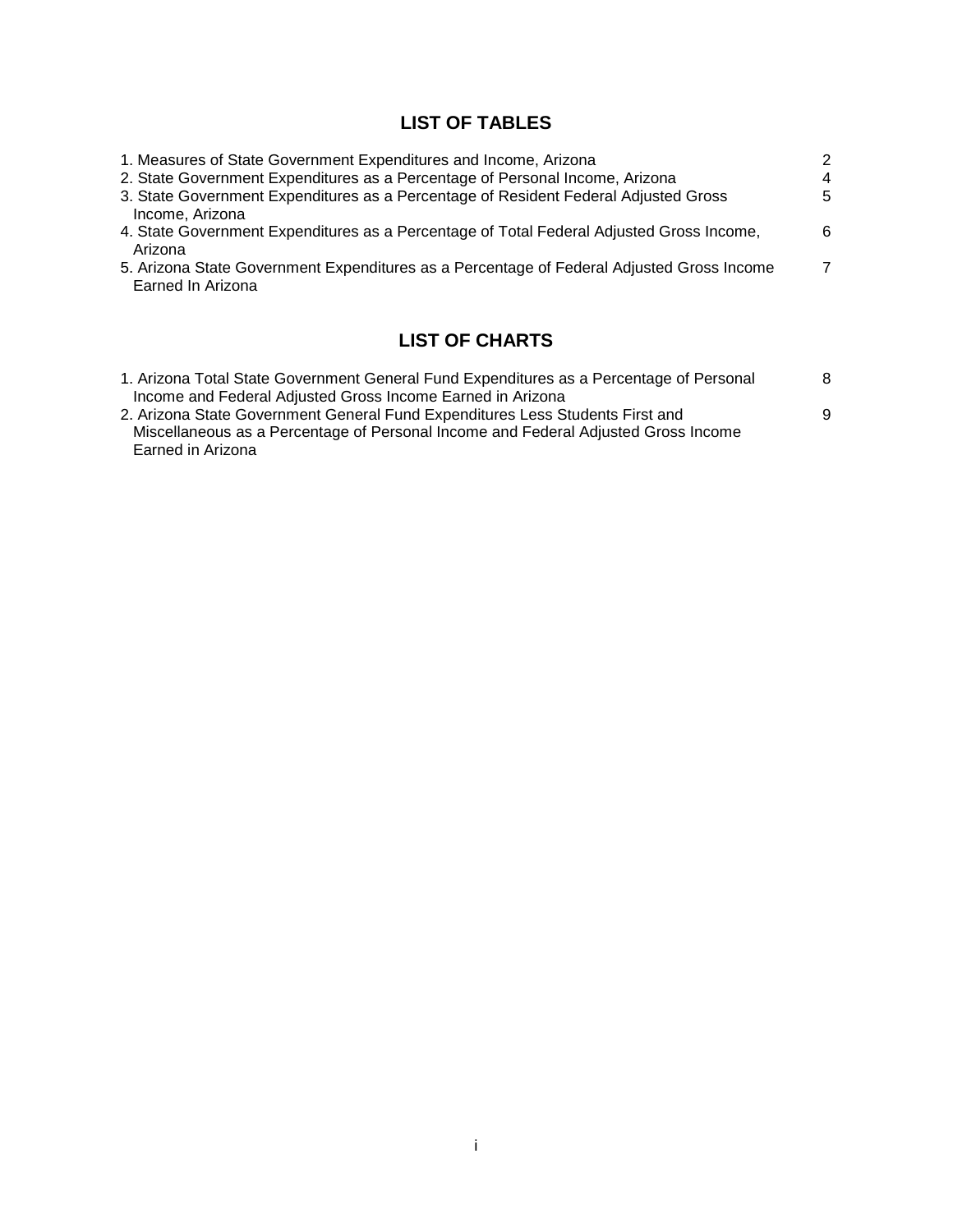Various measures of Arizona state government expenditures suggest that state spending has increased substantially, both in recent years and during a longer period stretching back to 1990. However, increases are much more modest after adjusting for inflation and the state's rapid population growth. Further, the spending increases generally have been in line with the gains in various measures of income.

The Arizona Joint Legislative Budget Committee is the source of all state spending figures used in this report. Budgeted spending in the current fiscal year (fiscal year 2007, running from July 1, 2006 through June 30, 2007) is shown in Table 1. Various measures of state government expenditures are provided. The first measure is simply that of the total general fund.

The second spending measure excludes various miscellaneous expenditures, as detailed in the notes in Table 1 for the last three fiscal years. These miscellaneous expenditures frequently are one-time items and in all cases are not regularly recurring. Examples include payments ordered in court decisions, such as the Ladewig class action case regarding taxation of dividends received from non-Arizona corporations and the Kerr litigation related to taxation of federal government employees' retirement contributions.

A third spending measure excludes Students' FIRST (Fair and Immediate Resources for Students Today). Due to a court decision that declared Arizona's means of funding school construction to be unconstitutional, the Students' FIRST measure was signed into law in 1998. Funding for capital projects that had come from general obligation bonds now is appropriated from the general fund. Thus, exclusion of this funding maintains a consistent time series of general fund expenditures going back to 1990. A fourth spending measure excludes both Students' FIRST and the miscellaneous expenditures.

The fifth, sixth and seventh measures combine the general fund with the dedicated education fund created by Proposition 301, which was passed in November 2000. This proposition increased the state sales tax by 0.6 percentage points for 20 years to provide financial support for specific statewide education programs. Spending related to Proposition 301 is consistent with expenditures made out of the general fund.

Annual average increases in state government spending have been calculated over two time periods: (1) between fiscal year 1991 (a recessionary year) and the current fiscal year, a 16-year period, and (2) between fiscal year 2001 (a recession began during this fiscal year) and the current fiscal year, a six-year period. Percentage changes are expressed three ways: unadjusted (nominal), adjusted for inflation (real), and real per person. In all seven spending measures, annual average increases in the fiscal year 2001-to-2007 period have been greater than in the longer period. Increases in the longer period have not varied substantially across the various spending measures, but the differences have been greater in the more recent period.

Adjusting for both inflation and population growth, annual average increases in the various state government expenditure measures have been 2 percent or less over the last 16 years. The broadest measure — the total of the general fund and Proposition 301 — has had the largest gain at 2.1 percent per year, while the most narrow measure — general fund less Students' FIRST and miscellaneous expenditures — has had the smallest advance at 1.2 percent per year. During the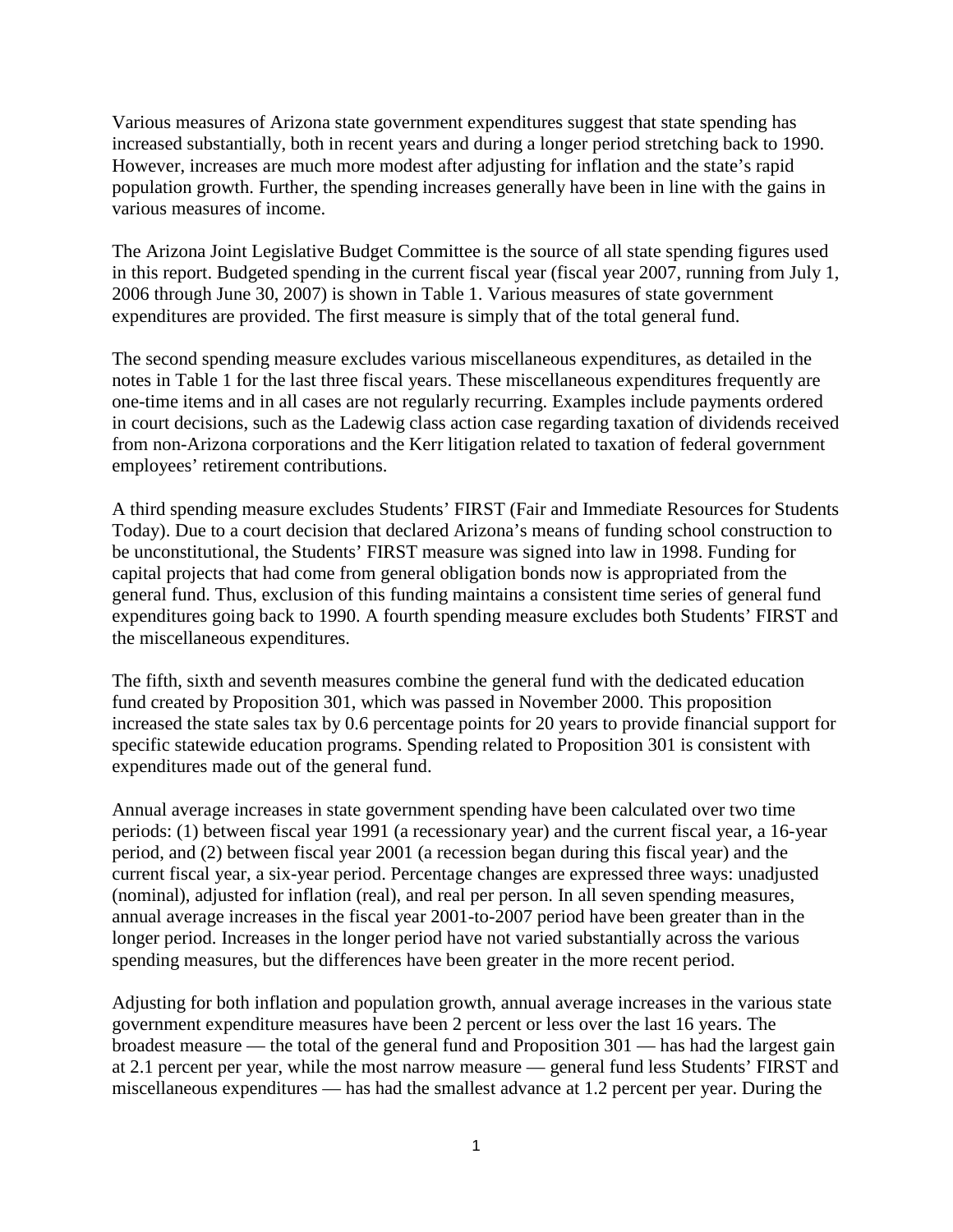## **TABLE 1 MEASURES OF STATE GOVERNMENT EXPENDITURES AND INCOME, ARIZONA**

|                                        | <b>Nominal</b>     | <b>Annual Average Growth Rate</b> |           |           |           |                        |           |
|----------------------------------------|--------------------|-----------------------------------|-----------|-----------|-----------|------------------------|-----------|
|                                        | <b>In Millions</b> | <b>Nominal</b><br>Real            |           |           |           | <b>Real Per Capita</b> |           |
| <b>State Government Expenditures</b>   |                    | FY 1991-                          | FY 2001-  | FY 1991-  | FY 2001-  | FY 1991-               | FY 2001-  |
| (Fiscal Year)                          | <b>FY 2007</b>     | 2007                              | 2007      | 2007      | 2007      | 2007                   | 2007      |
| General Fund:                          |                    |                                   |           |           |           |                        |           |
| Total                                  | \$10,071           | 7.3%                              | 8.1%      | 5.0%      | 5.5%      | 1.7%                   | 2.3%      |
| Less Miscellaneous*                    | 9.686              | 7.1                               | 7.5       | 4.8       | 4.9       | 1.4                    | 1.7       |
| Less Students' FIRST                   | 9,657              | 7.0                               | 8.8       | 4.8       | 6.1       | 1.4                    | 3.0       |
| Less Students' FIRST and Miscellaneous | 9,273              | 6.8                               | 8.1       | 4.5       | 5.5       | 1.2 <sub>2</sub>       | 2.3       |
| General Fund and Proposition 301:      |                    |                                   |           |           |           |                        |           |
| Total                                  | 10,706             | 7.7                               | 9.3       | 5.4       | 6.6       | 2.1                    | 3.4       |
| Less Students' FIRST                   | 10,292             | 7.5                               | 9.8       | 5.2       | 7.3       | 1.8                    | 3.9       |
| Less Students' FIRST and Miscellaneous | 9,908              | 7.2                               | 9.3       | 4.9       | 6.6       | 1.6                    | 3.4       |
| Income (Calendar Year)                 | 2006               | 1990-2006                         | 2000-2006 | 1990-2006 | 2000-2006 | 1990-2006              | 2000-2006 |
| Personal Income                        | \$193,443          | 7.3                               | 6.5       | 5.0       | 3.9       | 1.6                    | 0.9       |
| Federal Adjusted Gross Income:         |                    |                                   |           |           |           |                        |           |
| Resident                               | 139,139            | 8.2                               | 7.2       | 5.8       | 4.6       | 2.5                    | 1.5       |
| Nonresident                            | 126.451            | 17.1                              | 12.7      | 14.5      | 10.0      | 10.9 <sup>°</sup>      | 6.8       |
| Total                                  | 265,590            | 11.0                              | 9.6       | 8.6       | 6.9       | 5.2                    | 3.8       |
| Nonresident Earned in Arizona          | 10,687             | 11.6                              | 12.3      | 9.2       | 9.5       | 5.8                    | 6.4       |
| Total Earned in Arizona                | 149,826            | 8.4                               | 7.5       | 6.0       | 4.9       | 2.6                    | 1.8       |

\* Miscellaneous includes the following:

Budget Stabilization Fund Deposit: \$156 million in FY 2005, \$475 million in FY 2006 and \$10 million in FY 2007

Highway Fund Deposit: \$245 million in FY 2007

Ladewig Litigation: \$58 million in FY 2006 and \$95 million in FY 2007

Kerr Litigation: \$15 million in FY 2007

Water Banking Deposit: \$13.5 million in FY 2007

Arts Endowment Fund Payoff: \$5 million in FY 2007

Commission for the Deaf Fund Deposit: Less than \$1 million in FY 2007

Arizona 21st Century Fund Deposit: \$35 million in FY 2006

Health Insurance Trust Fund Deposit: \$10 million in FY 2006

Unallocated Adjustments: Less than \$1 million in each of last three fiscal years

Source: Calculated from Arizona Joint Legislative Budget Committee, Arizona Department of Revenue, and U.S. Department of Commerce, Bureau of Economic Analysis.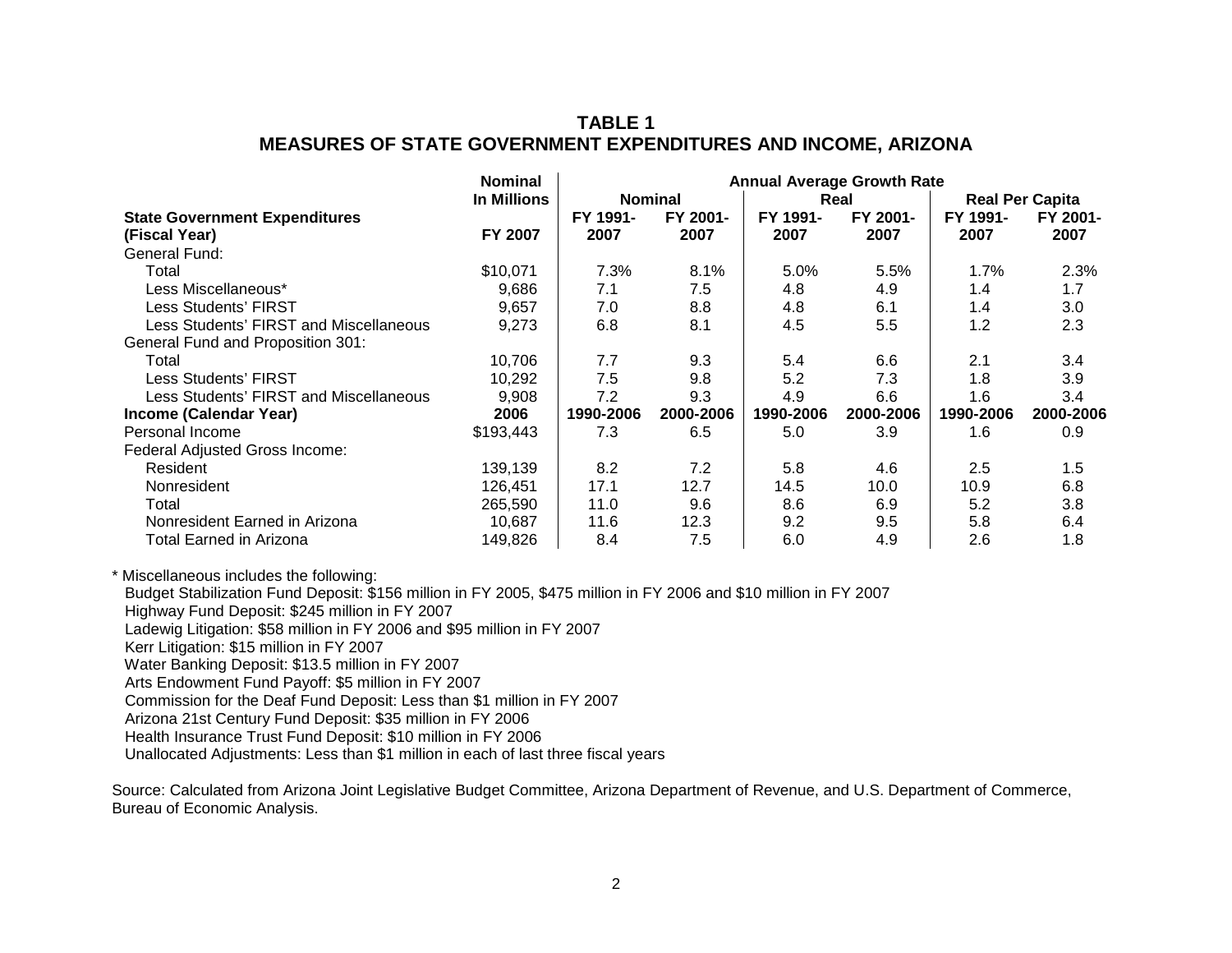last six years, each of the measures that combine the general fund and Proposition 301 have had greater increases than the measures of the general fund only. The largest increase of 3.9 percent per year is in the category of the general fund plus Proposition 301, less Students' FIRST. The smallest advance of 1.7 percent per year is in the general fund less miscellaneous spending category.

Typically, personal income, reported by the U.S. Department of Commerce's Bureau of Economic Analysis, has been used as a comparison to government spending. The BEA defines personal income as the income received by, or on behalf of, all the residents of an area from all sources. It consists of wage and salary disbursements, supplements to wages and salaries, proprietors' income, dividends, interest and rent, and personal current transfer receipts.

However, taxable income is a more relevant, though less readily available, measure of income to compare to government spending. The abstract of individual income tax payers produced by the Arizona Department of Revenue is the source of the taxable income data, specifically defined as the federal adjusted gross income reported in income tax returns. According to the BEA, this measure of income varies substantially from personal income. A number of components that are not taxed are included in personal income, such as employer contributions to health and pension funds and several types of imputed incomes. In contrast, personal income excludes some types of taxable income, notably capital gains.

Personal income and various measures of adjusted gross income are included in Table 1. These figures are presented on a calendar year basis, with 2005 the latest data available. Estimates have been made for 2006, to align with the current fiscal year expenditure data. The 2006 taxable income estimates were derived from income tax withheld and from payments already made.

The taxable income figures vary substantially from those of personal income by showing considerably more rapid growth over both the 1990-to-2006 and 2000-to-2006 periods. This more rapid growth has occurred particularly in certain years, including the last few years and the late 1990s. Strong stock market gains boosted taxable income but not personal income in the late 1990s. Rapid appreciation in real estate values have led to gains in taxable income greater than those of personal income in the last few years.

As seen in Table 1, each of the measures of taxable income has increased more than personal income, over both time periods. Over the 16-year period, the increase in personal income has been roughly equivalent to the increases in the various spending measures: a bit less than in the combined figures for the general fund and Proposition 301 and for the general fund, but a little more than in the measures of the general fund that subtract Students' FIRST and miscellaneous expenditures. In contrast, each of the measures of taxable income has increased more than each of the measures of spending.

The correspondence of state government expenditure growth and income growth should not be a surprise. The Arizona Constitution has a balanced budget requirement and also limits spending as a percentage of personal income. Thus, increases in expenditures must derive from gains in revenues, which in turn are closely tied to incomes.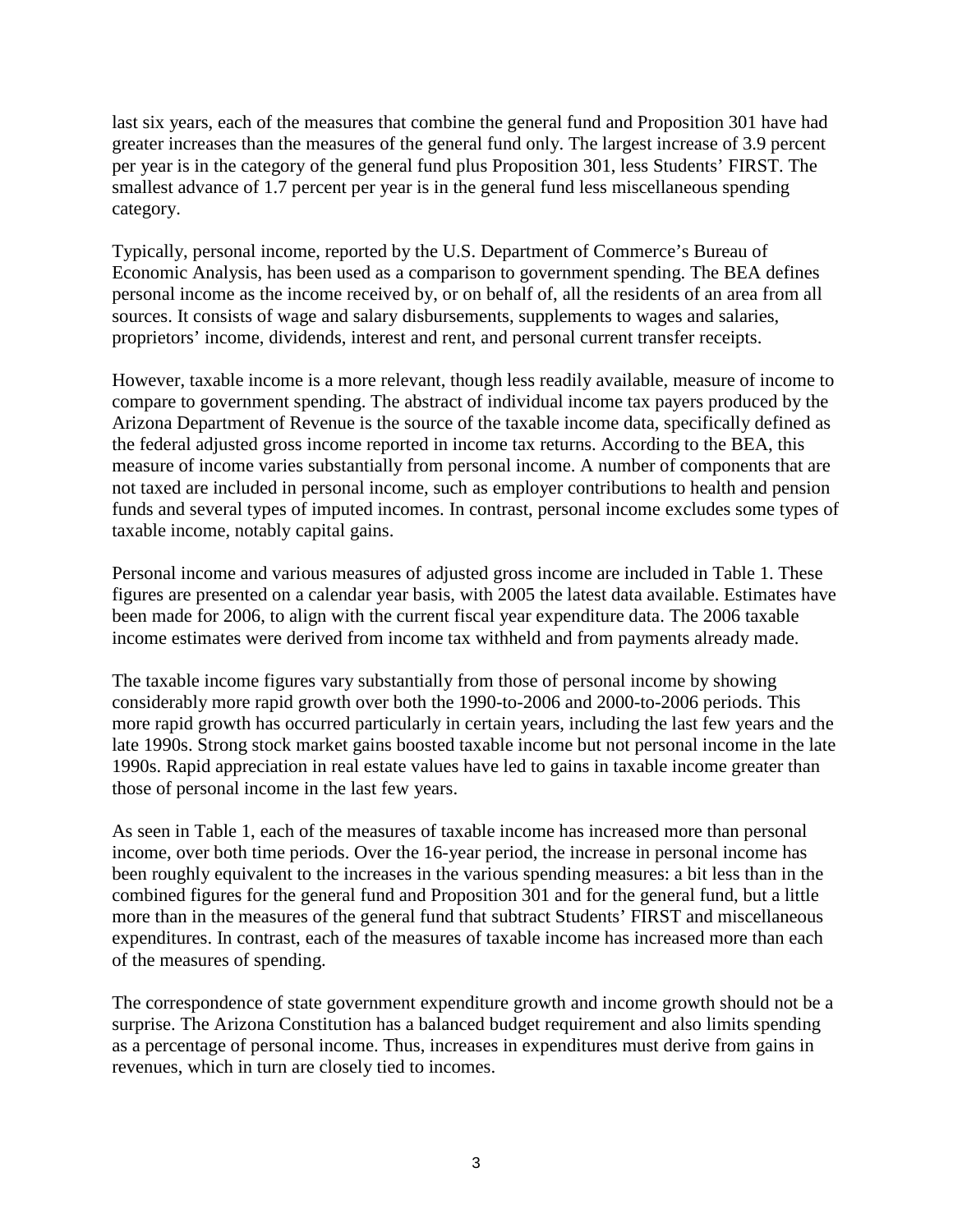The income-to-spending comparison is a little more complex over the last six years. While personal income has climbed less over this period than each of the spending measures, some taxable spending measures have increased more than some spending measures, but others have increased less. Focusing on the total income earned in Arizona (the last line of Table 1), incomes have increased less than spending except for the measure of the general fund less miscellaneous spending.

A year-by-year comparison of state government spending (each of the seven measures of state spending presented in Table 1) to income is shown in Tables 2 through 5, expressed simply as spending as a percentage of income. In Table 2, the comparison is to personal income. In each measure, spending as a percentage of personal income was highest in fiscal year 1992, but did not change much during the 1990s. The impact of the economic cycle is obvious in the table, with the percentages starting to fall in fiscal year 2001 (the start of the recession) and reaching a cyclical low in fiscal year 2003 for each measure. Since then, each of the percentages has rebounded to approximately the levels of the 1990s. The combined general fund and Proposition 301 measure is the only one in which the fiscal year 2007 percentage is greater (by 0.1) than the peak of the 1990s. The other measures, particularly that of the general fund less Students' FIRST and miscellaneous spending, had a fiscal year 2007 percentage less than the fiscal year 1992 peak.

| <b>General Fund</b> |       |         |                 |                 |       | <b>General Fund plus Prop. 301</b> |                 |  |  |
|---------------------|-------|---------|-----------------|-----------------|-------|------------------------------------|-----------------|--|--|
|                     |       |         | Less            |                 |       | <b>Less</b>                        |                 |  |  |
|                     |       |         |                 | <b>Students</b> |       |                                    | <b>Students</b> |  |  |
| <b>Fiscal</b>       |       | Miscel- | <b>Students</b> | First &         |       | <b>Students</b>                    | First &         |  |  |
| Year                | Total | laneous | <b>First</b>    | Misc.           | Total | <b>First</b>                       | Misc.           |  |  |
| 1991                | 5.2%  | 5.2%    | 5.2%            | 5.2%            | 5.2%  | 5.2%                               | 5.2%            |  |  |
| 1992                | 5.4   | 5.4     | 5.4             | 5.4             | 5.4   | 5.4                                | 5.4             |  |  |
| 1993                | 5.3   | 5.3     | 5.3             | 5.3             | 5.3   | 5.3                                | 5.3             |  |  |
| 1994                | 5.2   | 5.2     | 5.2             | 5.2             | 5.2   | 5.2                                | 5.2             |  |  |
| 1995                | 5.3   | 5.1     | 5.3             | 5.1             | 5.3   | 5.3                                | 5.1             |  |  |
| 1996                | 5.0   | 5.0     | 5.0             | 5.0             | 5.0   | 5.0                                | 5.0             |  |  |
| 1997                | 4.9   | 4.9     | 4.9             | 4.9             | 4.9   | 4.9                                | 4.9             |  |  |
| 1998                | 4.9   | 4.9     | 4.9             | 4.9             | 4.9   | 4.9                                | 4.9             |  |  |
| 1999                | 5.1   | 5.1     | 4.8             | 4.8             | 5.1   | 4.8                                | 4.8             |  |  |
| 2000                | 4.9   | 4.9     | 4.7             | 4.7             | 4.9   | 4.7                                | 4.7             |  |  |
| 2001                | 4.7   | 4.7     | 4.4             | 4.4             | 4.7   | 4.4                                | 4.4             |  |  |
| 2002                | 4.5   | 4.5     | 4.2             | 4.2             | 4.8   | 4.6                                | 4.6             |  |  |
| 2003                | 4.1   | 4.1     | 4.1             | 4.1             | 4.4   | 4.4                                | 4.4             |  |  |
| 2004                | 4.3   | 4.3     | 4.3             | 4.3             | 4.6   | 4.6                                | 4.6             |  |  |
| 2005                | 4.5   | 4.4     | 4.4             | 4.3             | 4.8   | 4.7                                | 4.6             |  |  |
| 2006                | 5.0   | 4.7     | 4.8             | 4.5             | 5.4   | 5.2                                | 4.8             |  |  |
| 2007                | 5.2   | 5.0     | 5.0             | 4.8             | 5.5   | 5.3                                | 5.1             |  |  |

#### **TABLE 2 STATE GOVERNMENT EXPENDITURES AS A PERCENTAGE OF PERSONAL INCOME, ARIZONA**

Source: Calculated from Arizona Joint Legislative Budget Committee and U.S. Department of Commerce, Bureau of Economic Analysis.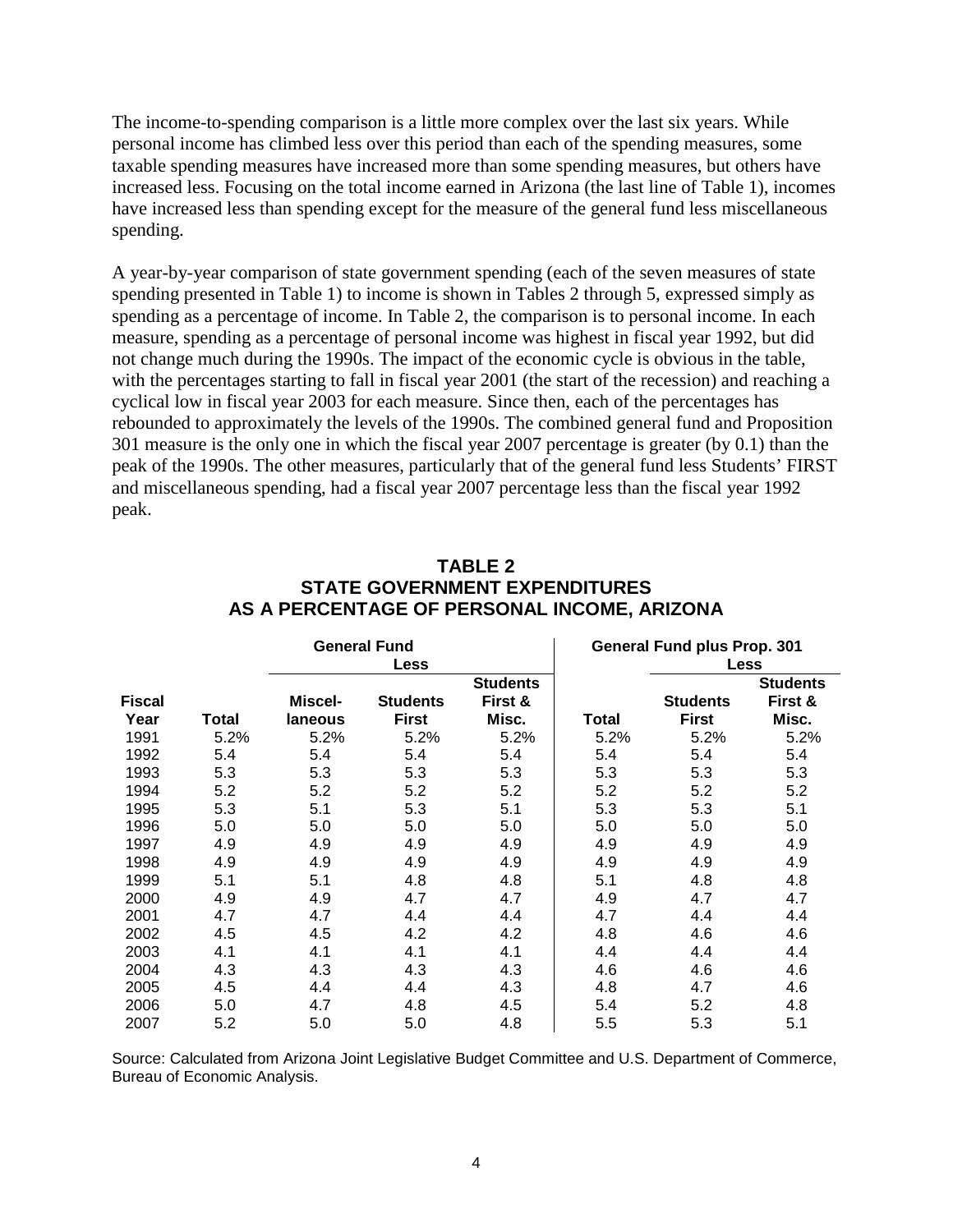In Table 3, state government expenditures are expressed as a percentage of Arizona resident federal adjusted gross income. The highest percentage varies by measure between fiscal year 1992 and fiscal year 1995, while the lowest percentage for most measures occurred in fiscal year 2001. Though the percentage for each of the measures has climbed from the cyclical low, the fiscal year 2007 figure remains considerably below the peak of the prior economic cycle. For most measures, the fiscal year 2007 percentage is less than that of each year during the 1990s. Even including Proposition 301, total spending relative to income in fiscal year 2007 is less than that of the general fund alone from fiscal years 1991 through 1996.

State government expenditures as a percentage of total (resident and nonresident) federal adjusted gross income are presented in Table 4. Though not all of the income was earned in Arizona, the figures represent the incomes of people who were in the state for at least a portion of the year and who relied on public services while in the state. The highest percentage on each spending measure occurred in fiscal year 1992 and the lowest occurred in fiscal year 2006. The fiscal year 2007 percentages are the same or slightly higher than those in fiscal year 2006. Thus, the incomes of nonpermanent residents of Arizona have increased considerably in recent years, causing these percentages to fall substantially.

#### **TABLE 3 STATE GOVERNMENT EXPENDITURES AS A PERCENTAGE OF RESIDENT FEDERAL ADJUSTED GROSS INCOME, ARIZONA**

|               |       |         | <b>General Fund</b> |                 | <b>General Fund plus Prop. 301</b> |                 |                 |
|---------------|-------|---------|---------------------|-----------------|------------------------------------|-----------------|-----------------|
|               |       |         | <b>Less</b>         |                 | Less                               |                 |                 |
|               |       |         |                     | <b>Students</b> |                                    |                 | <b>Students</b> |
| <b>Fiscal</b> |       | Miscel- | <b>Students</b>     | First &         |                                    | <b>Students</b> | First &         |
| Year          | Total | laneous | <b>First</b>        | Misc.           | Total                              | <b>First</b>    | Misc.           |
| 1991          | 8.2%  | 8.2%    | 8.2%                | 8.2%            | 8.2%                               | 8.2%            | 8.2%            |
| 1992          | 8.5   | 8.5     | 8.5                 | 8.5             | 8.5                                | 8.5             | 8.5             |
| 1993          | 8.4   | 8.4     | 8.4                 | 8.4             | 8.4                                | 8.4             | 8.4             |
| 1994          | 8.5   | 8.4     | 8.5                 | 8.4             | 8.5                                | 8.5             | 8.4             |
| 1995          | 8.7   | 8.3     | 8.7                 | 8.3             | 8.7                                | 8.7             | 8.3             |
| 1996          | 7.9   | 7.9     | 7.9                 | 7.9             | 7.9                                | 7.9             | 7.9             |
| 1997          | 7.5   | 7.5     | 7.5                 | 7.5             | 7.5                                | 7.5             | 7.5             |
| 1998          | 7.4   | 7.3     | 7.4                 | 7.3             | 7.4                                | 7.4             | 7.3             |
| 1999          | 7.5   | 7.4     | 7.1                 | 7.0             | 7.5                                | 7.1             | 7.0             |
| 2000          | 7.1   | 7.1     | 6.7                 | 6.7             | 7.1                                | 6.7             | 6.7             |
| 2001          | 6.9   | 6.8     | 6.4                 | 6.3             | 6.9                                | 6.4             | 6.3             |
| 2002          | 6.9   | 6.9     | 6.5                 | 6.5             | 7.4                                | 7.0             | 7.0             |
| 2003          | 6.6   | 6.6     | 6.5                 | 6.5             | 7.0                                | 7.0             | 7.0             |
| 2004          | 6.8   | 6.8     | 6.8                 | 6.8             | 7.3                                | 7.2             | 7.2             |
| 2005          | 6.9   | 6.8     | 6.7                 | 6.6             | 7.4                                | 7.2             | 7.1             |
| 2006          | 7.2   | 6.7     | 6.8                 | 6.4             | 7.6                                | 7.3             | 6.9             |
| 2007          | 7.2   | 7.0     | 6.9                 | 6.7             | 7.7                                | 7.4             | 7.1             |

Source: Calculated from Arizona Joint Legislative Budget Committee and Arizona Department of Revenue.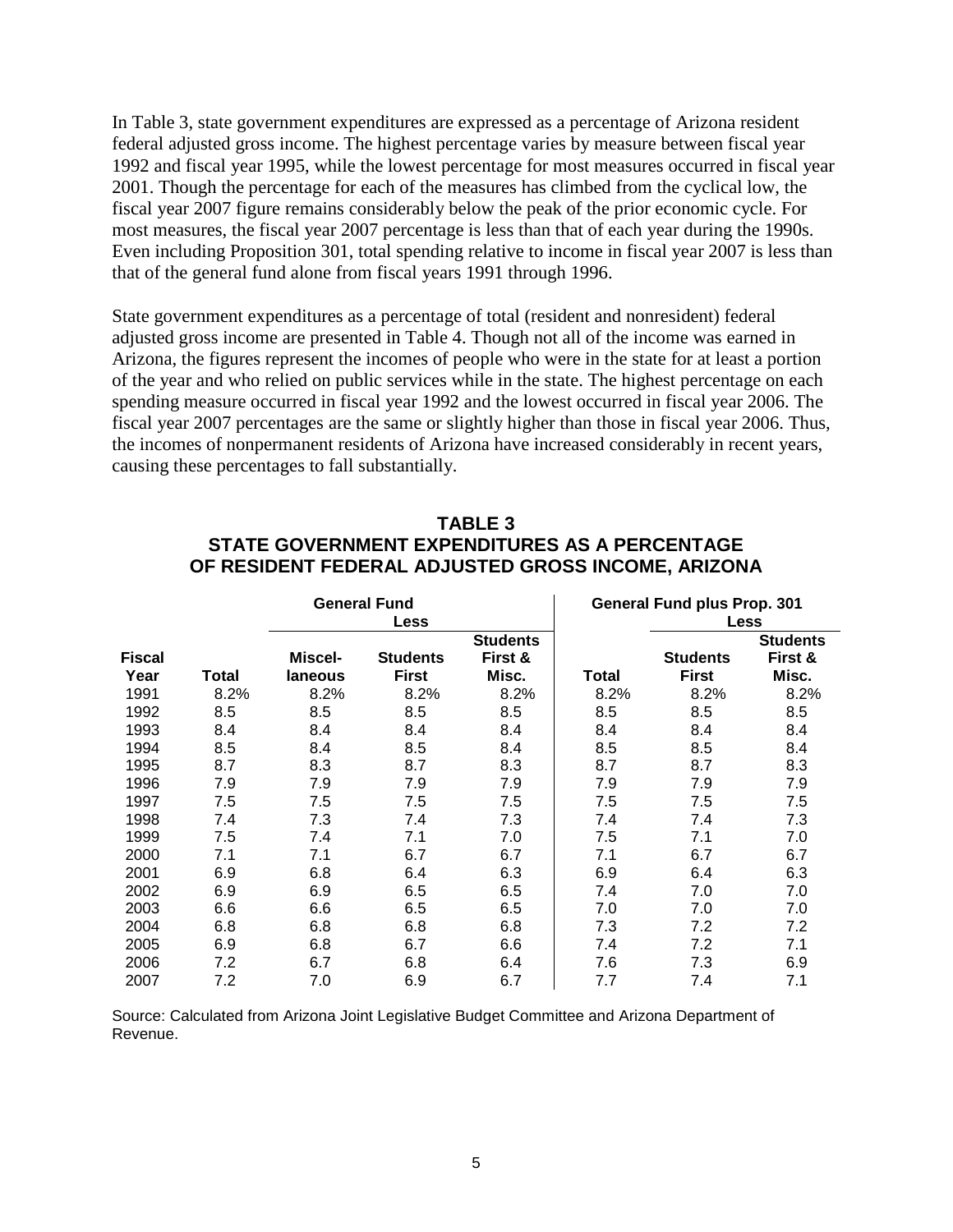#### **TABLE 4 STATE GOVERNMENT EXPENDITURES AS A PERCENTAGE OF TOTAL FEDERAL ADJUSTED GROSS INCOME, ARIZONA**

|               |       |         | <b>General Fund</b> |                 | <b>General Fund plus Prop. 301</b> |                 |                 |
|---------------|-------|---------|---------------------|-----------------|------------------------------------|-----------------|-----------------|
|               |       |         | <b>Less</b>         |                 |                                    | <b>Less</b>     |                 |
|               |       |         |                     | <b>Students</b> |                                    |                 | <b>Students</b> |
| <b>Fiscal</b> |       | Miscel- | <b>Students</b>     | First &         |                                    | <b>Students</b> | First &         |
| Year          | Total | laneous | <b>First</b>        | Misc.           | Total                              | <b>First</b>    | Misc.           |
| 1991          | 6.5%  | 6.5%    | 6.5%                | 6.5%            | 6.5%                               | 6.5%            | 6.5%            |
| 1992          | 6.9   | 6.9     | 6.9                 | 6.9             | 6.9                                | 6.9             | 6.9             |
| 1993          | 6.7   | 6.7     | 6.7                 | 6.7             | 6.7                                | 6.7             | 6.7             |
| 1994          | 6.6   | 6.6     | 6.6                 | 6.6             | 6.6                                | 6.6             | 6.6             |
| 1995          | 6.7   | 6.4     | 6.7                 | 6.4             | 6.7                                | 6.7             | 6.4             |
| 1996          | 5.9   | 5.9     | 5.9                 | 5.9             | 5.9                                | 5.9             | 5.9             |
| 1997          | 5.5   | 5.5     | 5.5                 | 5.5             | 5.5                                | 5.5             | 5.5             |
| 1998          | 5.3   | 5.3     | 5.3                 | 5.3             | 5.3                                | 5.3             | 5.3             |
| 1999          | 5.4   | 5.3     | 5.1                 | 5.0             | 5.4                                | 5.1             | 5.0             |
| 2000          | 4.3   | 4.3     | 4.1                 | 4.1             | 4.3                                | 4.1             | 4.1             |
| 2001          | 4.1   | 4.1     | 3.8                 | 3.8             | 4.1                                | 3.8             | 3.8             |
| 2002          | 4.3   | 4.3     | 4.1                 | 4.1             | 4.6                                | 4.4             | 4.4             |
| 2003          | 4.2   | 4.2     | 4.2                 | 4.2             | 4.5                                | 4.5             | 4.5             |
| 2004          | 4.1   | 4.1     | 4.1                 | 4.1             | 4.4                                | 4.4             | 4.4             |
| 2005          | 3.9   | 3.8     | 3.8                 | 3.7             | 4.2                                | 4.0             | 4.0             |
| 2006          | 3.7   | 3.5     | 3.6                 | 3.3             | 4.0                                | 3.8             | 3.6             |
| 2007          | 3.8   | 3.6     | 3.6                 | 3.5             | 4.0                                | 3.9             | 3.7             |

Source: Calculated from Arizona Joint Legislative Budget Committee and Arizona Department of Revenue.

While Table 3 considers only the incomes of state residents and Table 4 includes the total income of all filing Arizona income tax returns, Table 5 presents an intermediate alternative, that of all income earned in Arizona, whether by residents or nonresidents. The percentages in Table 5, comparing state government spending to total federal adjusted gross income earned in Arizona, are slightly lower than those in Table 3, with the rise in percentage from the cyclical trough marginally less based on total income.

Federal adjusted gross income earned in Arizona totaled \$150 billion in 2006. Personal income was about \$193 billion. Thus, a significant portion of personal income is not considered taxable (by either the federal government or Arizona). In addition, some income considered taxable is not included in personal income, further widening the difference between personal income and taxable income. The federal adjusted gross income measures align with the sum of wages and salaries and proprietors' income, plus dividends, interest and capital gains. The latter are not adequately represented in personal income, at least on a current-year basis. As a result of large increases in capital gains due to the stock market and to housing appreciation, federal adjusted gross income has increased more than personal income.

Selected percentages are shown graphically in Charts 1 and 2. In both charts, spending is shown as a percentage of (1) personal income and (2) federal adjusted gross income earned in Arizona.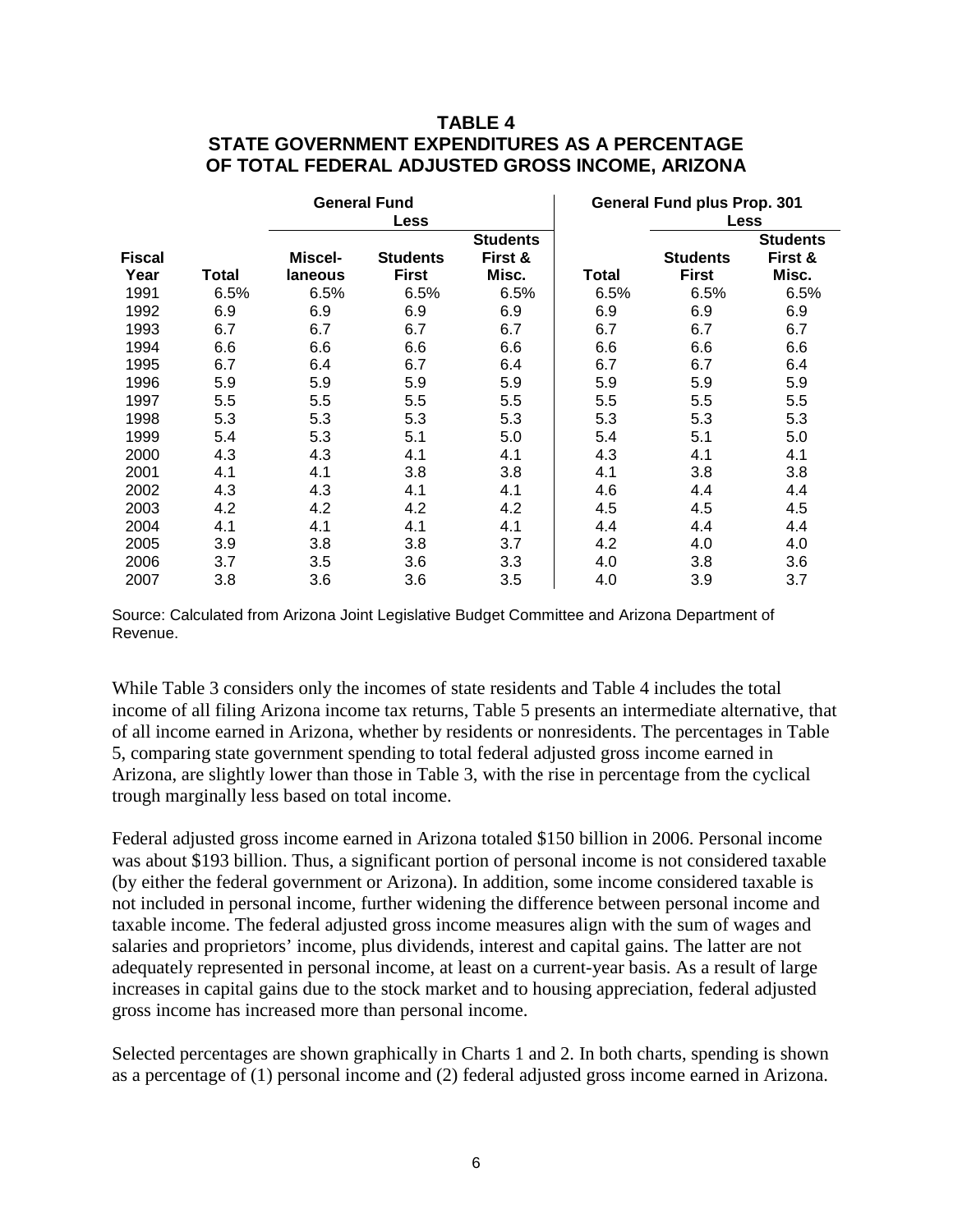#### **TABLE 5 ARIZONA STATE GOVERNMENT EXPENDITURES AS A PERCENTAGE OF FEDERAL ADJUSTED GROSS INCOME EARNED IN ARIZONA**

|               |       |         | <b>General Fund</b> |                 | <b>General Fund plus Prop. 301</b> |                 |                 |
|---------------|-------|---------|---------------------|-----------------|------------------------------------|-----------------|-----------------|
|               |       |         | <b>Less</b>         |                 |                                    | <b>Less</b>     |                 |
|               |       |         |                     | <b>Students</b> |                                    |                 | <b>Students</b> |
| <b>Fiscal</b> |       | Miscel- | <b>Students</b>     | First &         |                                    | <b>Students</b> | First &         |
| Year          | Total | laneous | <b>First</b>        | Misc.           | Total                              | <b>First</b>    | Misc.           |
| 1991          | 7.8%  | 7.8%    | 7.8%                | 7.8%            | 7.8%                               | 7.8%            | 7.8%            |
| 1992          | 8.2   | 8.2     | 8.2                 | 8.2             | 8.2                                | 8.2             | 8.2             |
| 1993          | 8.1   | 8.1     | 8.1                 | 8.1             | 8.1                                | 8.1             | 8.1             |
| 1994          | 8.1   | 8.0     | 8.1                 | 8.0             | 8.1                                | 8.1             | 8.0             |
| 1995          | 8.3   | 7.9     | 8.3                 | 7.9             | 8.3                                | 8.3             | 7.9             |
| 1996          | 7.5   | 7.5     | 7.5                 | 7.5             | 7.5                                | 7.5             | 7.5             |
| 1997          | 7.1   | 7.1     | 7.1                 | 7.1             | 7.1                                | 7.1             | 7.1             |
| 1998          | 7.0   | 7.0     | 7.0                 | 7.0             | 7.0                                | 7.0             | 7.0             |
| 1999          | 7.1   | 7.0     | 6.7                 | 6.7             | 7.1                                | 6.7             | 6.7             |
| 2000          | 6.7   | 6.7     | 6.3                 | 6.3             | 6.7                                | 6.3             | 6.3             |
| 2001          | 6.5   | 6.5     | 6.0                 | 6.0             | 6.5                                | 6.0             | 6.0             |
| 2002          | 6.6   | 6.6     | 6.2                 | 6.2             | 7.0                                | 6.6             | 6.6             |
| 2003          | 6.2   | 6.2     | 6.2                 | 6.2             | 6.7                                | 6.6             | 6.6             |
| 2004          | 6.4   | 6.4     | 6.4                 | 6.4             | 6.9                                | 6.9             | 6.9             |
| 2005          | 6.5   | 6.4     | 6.3                 | 6.2             | 7.0                                | 6.8             | 6.6             |
| 2006          | 6.6   | 6.2     | 6.4                 | 5.9             | 7.1                                | 6.8             | 6.4             |
| 2007          | 6.7   | 6.5     | 6.4                 | 6.2             | 7.1                                | 6.9             | 6.6             |

Source: Calculated from Arizona Joint Legislative Budget Committee and Arizona Department of Revenue.

Total general fund expenditures are shown in Chart 1, while the narrowest spending measure (general fund less Students' FIRST and miscellaneous) is displayed in Chart 2.

Even as a percentage of personal income, state government expenditures have not increased at an undue rate since 1990. When compared to federal adjusted gross income, state spending since 1990 has fallen. Had state spending kept pace with the 8.4 percent nominal annual average rate since 1990of total taxable income earned in Arizona, general fund spending in fiscal year 2007 would have been \$11.7 billion — \$1 billion higher than the actual sum of the general fund and Proposition 301.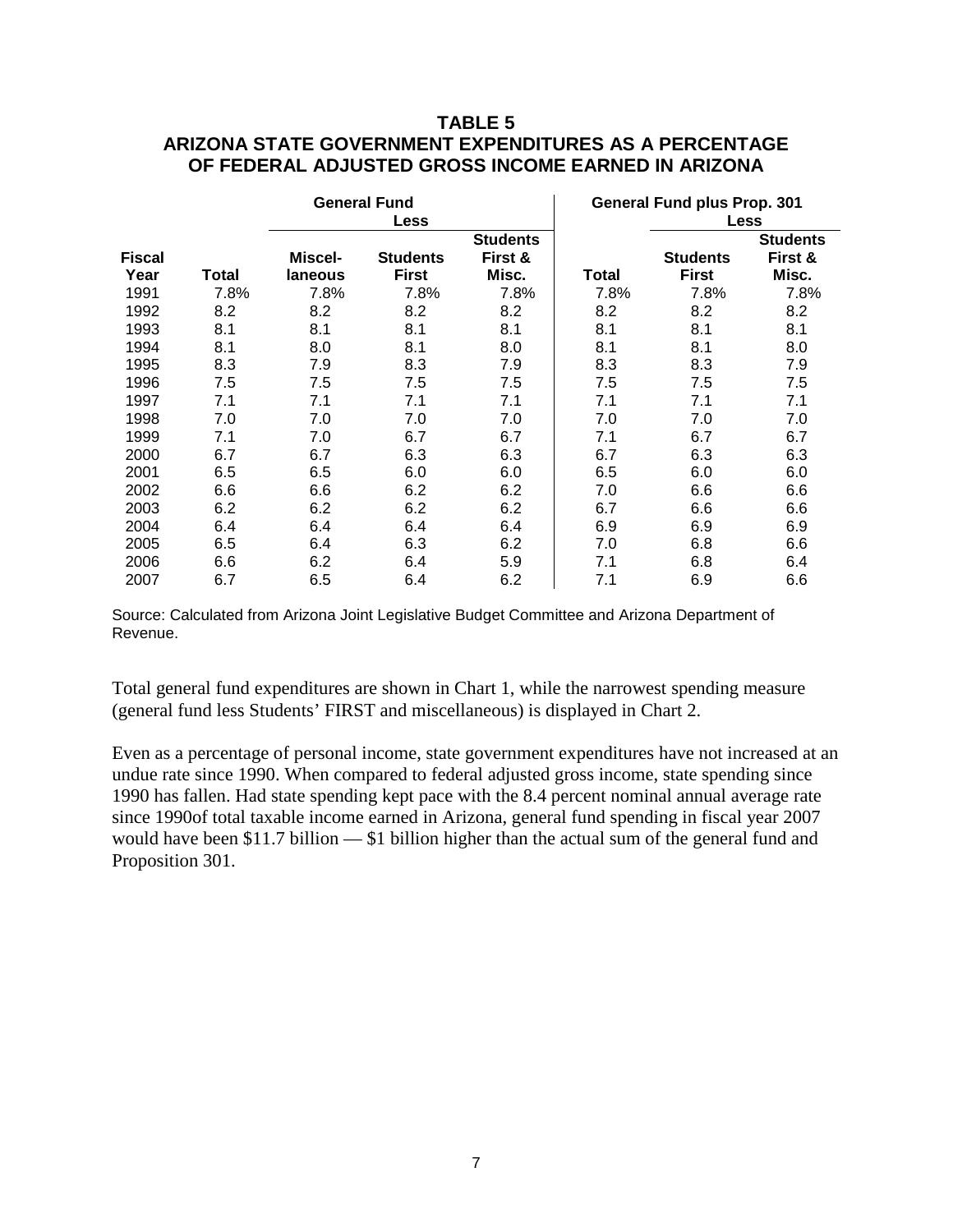## **CHART 1 ARIZONA TOTAL STATE GOVERNMENT GENERAL FUND EXPENDITURES AS A PERCENTAGE OF PERSONAL INCOME AND FEDERAL ADJUSTED GROSS INCOME EARNED IN ARIZONA**



Source: Calculated from Arizona Joint Legislative Budget Committee, Arizona Department of Revenue, and U.S. Department of Commerce, Bureau of Economic Analysis.